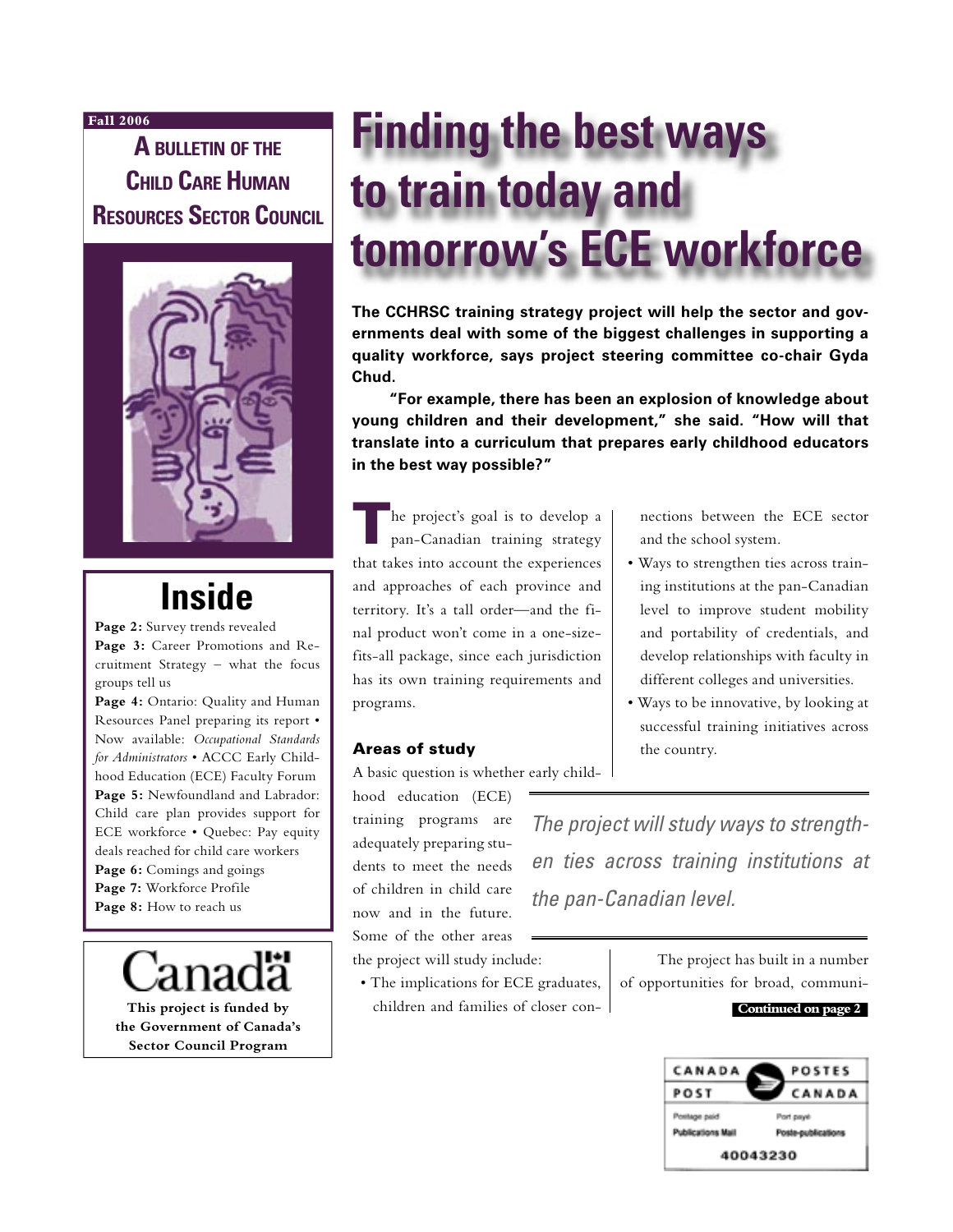# **Finding the best ways to train today and tomorrow's ECE workforce**

#### **Continued from page 1**

ty-based consultation. Project researchers have completed their report on the survey of students in post-secondary institutions, and the results of the faculty survey are being analyzed (see sidebar). Still in the planning stages are crosscountry focus groups with employers, interviews with key stakeholders, and round tables with key organizations to share information and gain their input.

The project steering committee includes representatives from the sector council as well as a number of representatives from outside of the council.

"This is a first for a sector council project," said Chud, who is a past chair of the CCHRSC. "The council wanted to engage and bring into the work people who are knowledgeable and who have a really important perspective to contribute. The aim is to broaden participation in the work."

The final project report is expected to be finished by July 2007.

#### **Publisher:**

**Child Care Human Resources Sector Council 151 Slater, Suite 714 Ottawa, ON, K1P 5H3**

**Editors: Bozica Costigliola, Samantha Peek**

# **Survey trends revealed**

**The training strategy project surveyed ECE students graduating in spring 2006 from eight post-secondary institutions, and faculty from 18 post-secondary institutions [the same eight institutions as the student survey plus 10 colleges and universities that were included in the sector council's Labour Market Update (LMU) study in 2003]. A follow-up survey was also done with students who graduated in 2003 and were included in the LMU.** 

**The project's survey of students asked about why they chose ECE, their satisfaction with their program, and their future plans. The survey of faculty probed the educators' views on how well prepared they felt students were to work in the sector, as well as questions specific to faculty: their own education and career path, and their future plans. Project researchers Jane Beach and Kathleen Flanagan underlined that the surveys are not representative and should be treated with caution. The researchers were looking mainly for trends in the survey responses.**

**The student survey analysis revealed three important themes consistent with the labour market update's findings:**

- **Students felt less prepared to work with children with special needs than with typical children and with adults. Students identified working with children with special needs 40 times more often than the next most frequently mentioned areas requiring more preparation.**
- **Many students do not plan to work in child care after graduating. Overall, 60% said they planned on working in a regulated child care centre upon graduation; and only 50% planned on doing so after five years.**
- **A significant minority (26%) said they plan on an eventual career in the education system.**

**The latter two findings have important implications for recruitment and retention in the sector, and the relationship between early learning and child care and the education system. Other student survey findings include concerns about wages reflecting the value of the work, the quality of some field placements; the repetitive nature of some of the course content; and the lack of programs geared to students with prior child care experience.** 

**Design: JPP Communications**

**Translator: Jocelyne Tougas**

**Printed by union labour at Impart Litho**

**Legal Deposit NLC—BNQ 2006**

**The opinions and interpretations in this publication are those of the Child Care Human Resources Sector Council and do not necessarily reflect those of the Government of Canada.**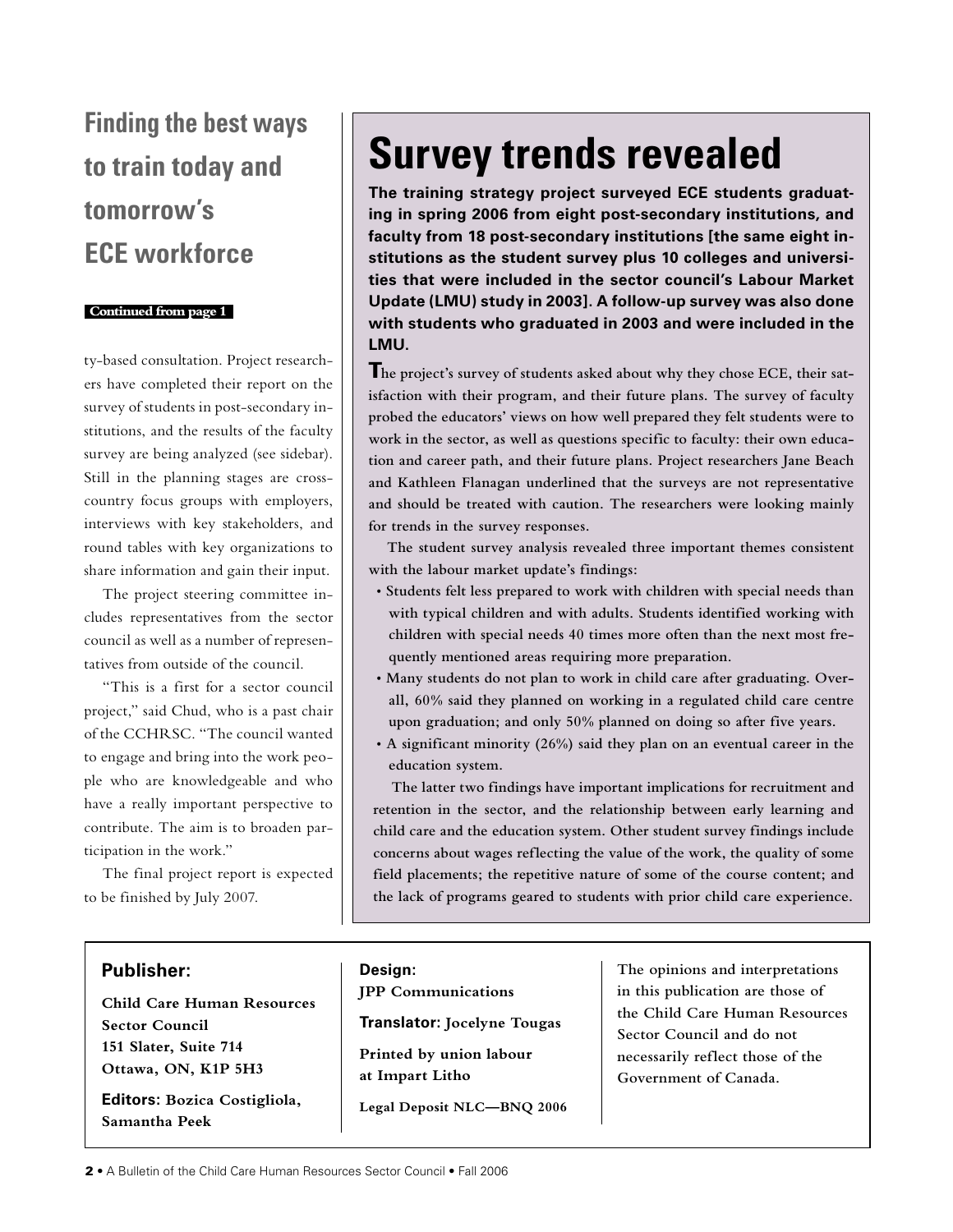# **Career Promotions and Recruitment Strategy – what the focus groups tell us**

**Information gathered during focus groups with current and former child care workers, guidance/career counselors, immigrants, and job changers paint a picture of why people stay in the field despite low wages and how careers in child care are perceived. The findings will help the sector council develop a career promotions and recruitment strategy to attract more people to jobs in the sector and encourage skills development among the existing workforce. Some highlights include:**

#### **Entering the field**

For most existing and former child care workers in the groups, working in child care was not simply a job, but a "calling". Often early experiences taking care of younger siblings or participating in youth groups had revealed a talent and interest in working with children. Yet many participants pointed out they were not aware of early childhood education (ECE) as a formal occupation (with college training programs and certification) until it was suggested by a family member, friend or school counselor or they were already volunteering in the sector. This indicates that despite the importance of personal interest, there is a need to increase understanding of ECE as a viable employment sector with post-secondary training programs.

#### Perceptions

All participants felt that the public fails to understand the role of early childhood educators. Many felt they were seen as passive child minders, rather than educators who develop a curriculum and are responsible for role modeling, safety and nutrition. When a comprehensive job description was shown to job seekers, many said they had underestimated the intellectual demands and education required.

Overall, this perception contributes to other issues such as reluctance of parents to pay for high quality care, lack of student referrals by high school guidance counselors to college programs, and low educational requirements in some provinces.

#### Professional development

Many participants indicated that they could only take professional development at their own expense or on their own time. As a result, time and resources for continuing professional development were highly valued. Several participants noted that not only does the staff member who takes the training benefit, but that other staff also benefit when the trainee returns to work and shares the learning.

#### **Immigrants**

Immigrants who participated in the groups described difficulty getting their foreign qualifications recognized. In addition, many worried about the limitations of their language skills. Because children learn language in child care settings, immigrant participants anticipated that parents would not want staff whose first language was not English. However, this issue was not raised by the supervisors, directors or current child care professionals who saw a first language other than English as a benefit.

#### The benefits

While low wages and lack of benefits are major issues influencing who stays in the sector and for how long, both existing and former workers described jobs with strong non-monetary rewards. Those who stayed in the field did so because they loved the work and found it meaningful and important, saying it provided an almost daily sense of accomplishment. They were motivated by seeing progress in the children, by assisting families with fundamental needs, and by knowing they were contributing to society. They stressed the complexity of programming done to promote the whole development of the child and the importance of early learning on developing future generations.

#### Next steps

These are just some of the findings that will inform the development of the overall Career Promotions and Recruitment Strategy set for release in January 2007. Visit our web site at www.ccsc-cssge.ca to see how these findings, as well as those of the key informant interviews, impact the strategy's development.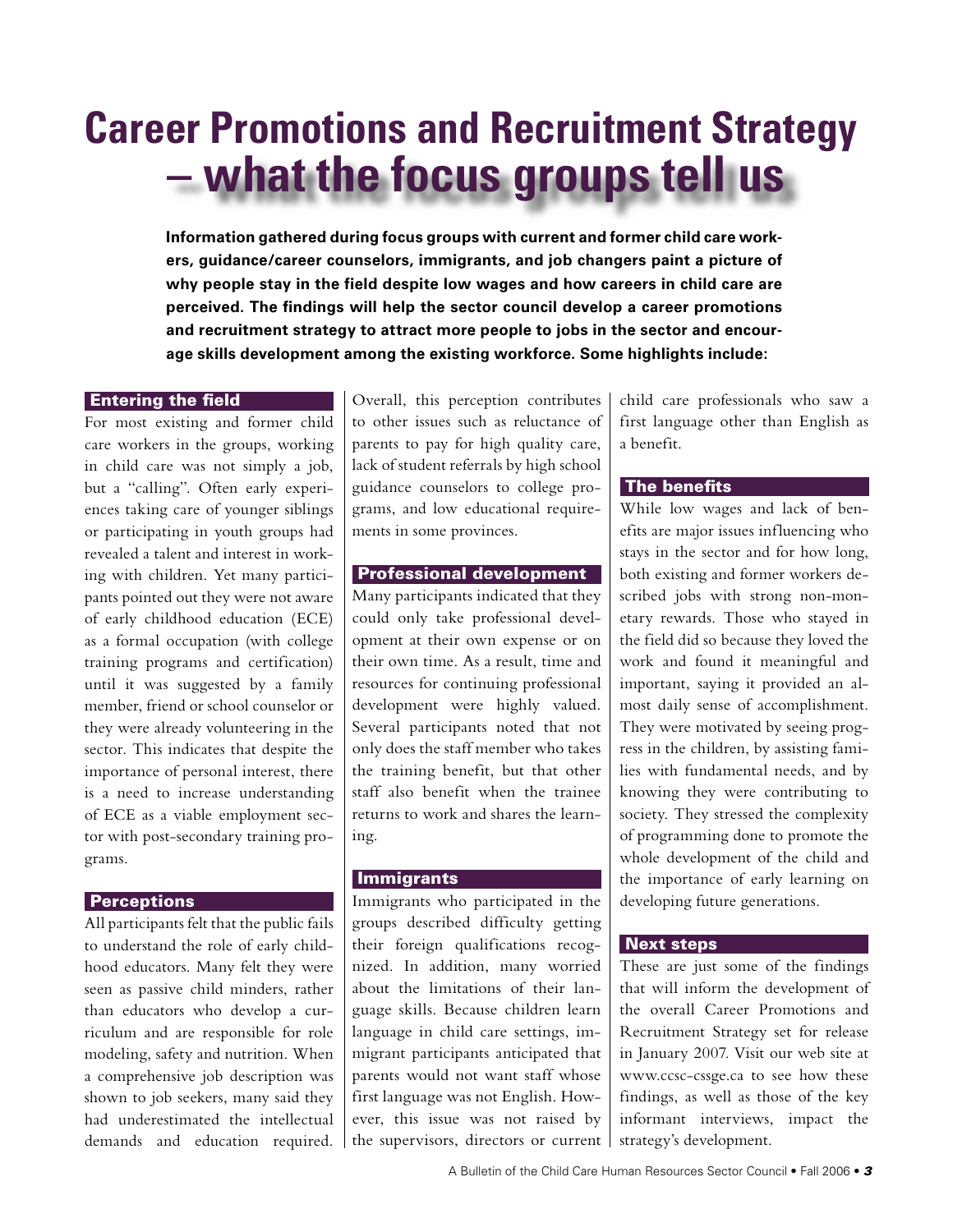### Now available!

### **Occupational Standards for Administrators**

**Released this summer, the Occupational Standards for Child Care Administrators met with overwhelming interest and support from the sector. More than 1,400 orders were received in advance of the August 2006 release, demonstrating the need for a tool to support and enhance leadership capacity in the early learning and child care sector.**

The advance orders also provide insight into how people plan to use the standards. The most common uses are listed below:

- 1) Identifying professional developments needs or skills gaps
- 2) Ensuring best practices
- 3) Developing curriculum/training
- 4) Hiring/developing job descrip tions
- 5) In libraries/resource centres
- 6) For accreditation/certification
- 7) For licensing

Given the positive response, the CCHRSC plans to deliver occupational standards workshops across the country between September 2006 and July 2007. Check out the News and Events section at www.ccsc-cssge.ca for details. In addition, a companion paper detailing ways to use the standards is under development and will be available this winter.

#### Get your copy of Occupational Standards for Child Care Administrators

Free copies of the standards can be downloaded from www.ccsc-cssge.ca. Print copies can be purchased for \$10 by using the order form located on our home page on our web site (above).

*Note: if you identify as low income or under- or unemployed, contact the sector council office directly at 1-866-411-6960 for low or no cost options.*

### A tool of best practices

*More than 160 practitioners with extensive knowledge and experience in child care administration developed and validated the occupational standards through regional workshops and provincial/territorial validation exercises. The result is a tool that reflects best practices in the administration of early childhood settings and was designed to support and enhance leadership in the sector.*

### **ACCC Early Childhood Education Faculty Forum**

The Association of Canadian Community Colleges (ACCC) and the Child Care Human Resources Sector Council invite you to the first pan-Canadian Early Childhood Education (ECE) Faculty Forum. The goal of the forum is to bring together ECE colleagues from a variety of contexts and regions to share current trends and issues, best practices, and new initiatives.

*When:* November 23-25, 2006

*Where:* Red River College, Winnipeg, Manitoba

*Who should attend:* Anyone who works or has an interest in early childhood training and education.

*For details or to sign-up:* www.accc.ca/events

## Ontario **Quality and Human Resources Panel preparing its report**

**Ontario's Best Start Expert Panel on Quality and Human Resources is working on its final report and plans to send it to the Minister of Children and Youth Services, Mary Anne Chambers, by the end of 2006.**

The panel was set up to provide advice on the best ways to ensure the quality of early learning and child care programs, particularly through strengthening the workforce. The panel's five working groups spent close to 1 ½ years looking at a range of interconnected workforce issues such as training and qualifications, recruitment and retention, compensation and working conditions, infrastructure support for the workforce, and data needs. The panel also reviewed international and provincial initiatives pertaining to human resource issues in early learning and child care.

A key issue for the panel are the implications for early childhood educators and teachers of Best Start's vision to integrate junior and senior kindergarten seamlessly with child care. As well, panel members looked at potential changes to the regulatory framework and how they would respond to the current needs of children and families, and affect the workforce.

The report will include recommendations aimed at helping the government develop policies, legislation and other measures to support a trained and skilled workforce.

Executive committee member Jamie Kass is the sector council's representative on the expert panel. Executive committee member Karen Chandler is the panel's senior policy advisor.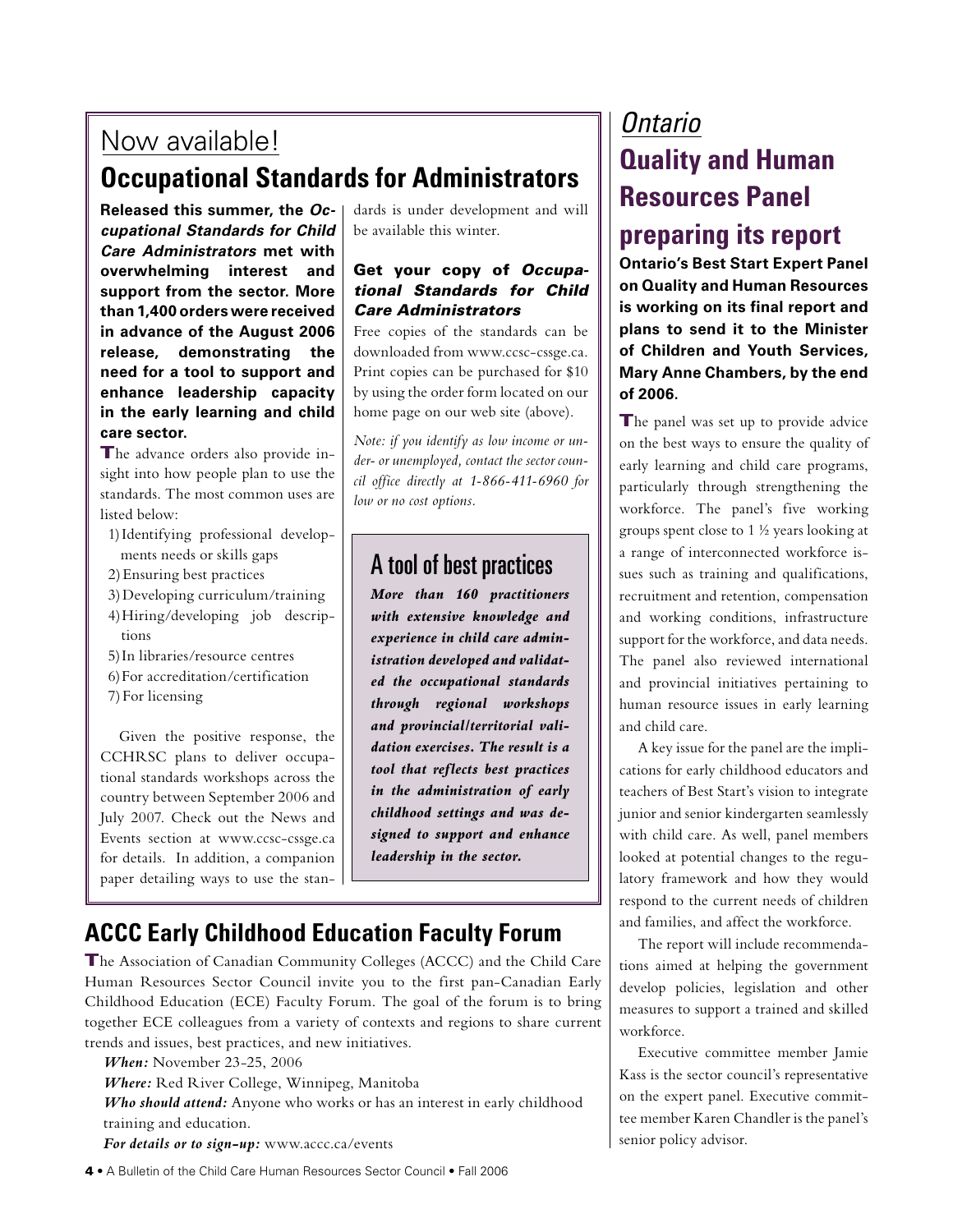## Newfoundland and Labrador **Child care plan provides support for ECE workforce**

**Newfoundland and Labrador's new early learning and child care plan will put in place a foundation for supporting and developing a qualified workforce, says sector council board member Mary Goss-Prowse.**

Goss-Prowse is the Registrar of Certification for the province's Association of Early Childhood Educators and the Canadian Child Care Federation representative on the sector council board.

"The intent of the plan is to try to provide more qualified staff and incentives for people to train or upgrade," she said. "The measures are on top of the quarterly educational enhancements the government put in place in 2001."

#### More income

The plan calls for an annual income supplement of between \$1,000 and \$2,000 a year for child care staff earning less than \$25,000, based on early childhood education (ECE) educational attainment. Eligible staff earning up to \$35,000 will receive the money on a pro-rated basis. The new supplement is restricted to those who are salaried employees.

Other workforce-related aspects of the plan include:

- An annual \$500 educational payment for entry-level centre-based and regulated family child care providers who are actively upgrading their qualifications to Level I.
- Extending eligibility for the existing educational supplement to family child care providers with Level 1 or higher certification.
- \$100,000 a year to enhance staffing in child care services to support inclusion of children with special needs, and support for a provincial conference on inclusion.
- The development of a recruitment and
- retention strategy for the sector.
- Professional development and training in quality improvement and playground safety.

#### Training initiatives

The plan provides for a \$5,000 training bursary per student for 50 students each year from 2006 to 2009. As well, the College of the North Atlantic will receive one-time funding of \$1.7 million to enhance its Early Childhood Education Program.

The college will use the funding to make its distance ECE program more available by increasing course accessibility on the Web and hiring two new faculty, said Joanne Morris, an ECE faculty member at the college and sector council chair.

"The goal is to increase the capacity of the distance program so that practising ECEs can upgrade their qualifications to meet certification requirements," she said. "This will increase the level of training in existing child care centres and family child care homes."

Morris said the college also plans to expand and upgrade the ECE facilities at two campuses to include infant and toddler care as part of the demonstration centres.

In other areas of the early learning and child care plan, the government announced it will be establishing licensed child care services in rural communities "based on need, interest and capacity," potentially creating 16 new sites and 200 new child care spaces. As well, the plan includes measures to increase eligibility and levels of child care subsidies for parents.

## Quebec **Pay equity deals reached for child care workers**

**Public sector pay equity settlements providing wage increases for 18,000 school-age and 25,000 community-based child care workers were announced by the Quebec government in the summer and fall.**

The adjustments for the schoolage sector of 3.8% for supervisory level employees and 10.6% for school-age child care workers are retroactive to November 21, 2001.

Still outstanding is how the money will be phased in. While the legislation provides for a five-year phase-in to 2006, it also allows employers who have financial difficulties to apply to pay equity commission to spread the payments over eight years. The government has asked the commission to allow the longer phase-in period.

The settlement is part of a \$630 million final pay equity deal that will affect about 326,000 women and men in the health and education sectors. These sectors are traditionally female-dominated.

The settlement for community-based child care workers in Quebec's Centres de la petite enfance provides for 8.8% over four years, with pay equity adjustments starting in May 2007. The adjustments are not retroactive.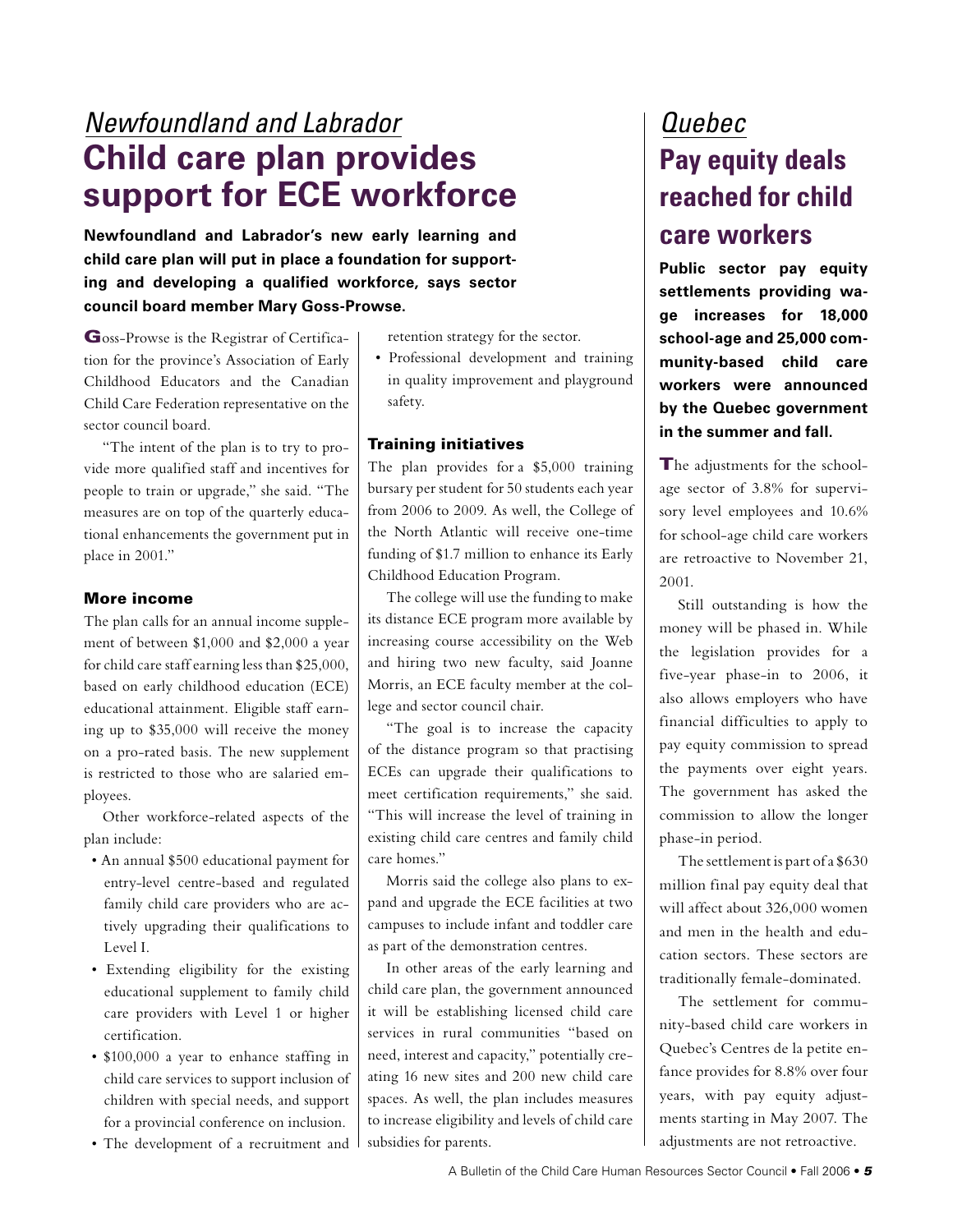### Sign up now to keep getting the sector council's bulletin!

**We're taking steps to make our print distribution more efficient and we need your help to ensure you receive future copies of the sector council's bulletin. You will need to sign on to our mailing list directly at www.ccsc-cssge.ca in order to receive future issues. Alternatively, you can also fill out the form below and fax or mail it back to: 151 Slater St, Suite 714, Ottawa, ON K1P 5H3/Fax: 613- 239-0533.**

| Name: __ _ _ _ _ _ _ _ _ _ _ Occupation: __ _ _ _ _ _ _ _ _                                         |                                                               |
|-----------------------------------------------------------------------------------------------------|---------------------------------------------------------------|
| Street address: __ __ __ __ __ __ __ __ __ City/Town: __ __ __ __ __ __ __                          |                                                               |
| Province/Territory: $\qquad \qquad = \qquad \qquad = \qquad \qquad = \qquad \qquad = \qquad \qquad$ | Postal code: $\qquad \qquad \_ \qquad \_ \qquad \_ \qquad \_$ |
| E-mail: $       -$                                                                                  |                                                               |

**If you know others who are not currently receiving this bulletin but would like to, please include their contact information on a separate sheet of paper.**

## **Comings and goings**

#### **The sector council thanks the following outgoing members and staff for their important contribution:**

Long-time board member **Sheila Davidson** is moving on. A powerful voice, Sheila brought the perspective of advocate, employer and practitioner to the table. As working group chair, Sheila played a critical role in the development of the 2004 study Working for Change, which serves as the foundation for all of our current work. Sheila continues her leadership role as chair of the Career Promotions and Recruitment Strategy project steering committee.

Executive board member **Raymonde Leblanc** is moving to Guatemala! From her role as treasurer to her involvement in the creation of the bylaws and policies that govern our work, Raymonde consistently made an active and thoughtful contribution. As a CSN representative on the board, Raymonde's insight into issues related to Quebec, official languages, and labour was critical to the development of our projects.

As a Canadian Child Care Federation representative on the Executive Committee, **Barbara Coyle** brought a strong focus on partnership, communication, and outreach to the table. Her knowledge of the child care sector and experience working at the pan-Canadian level was a great asset.

**Marcia Lopez** was on the sector council for a two-year term as a representative of the Canadian Union of Public Employees (CUPE). Her insight into labour, home child care, and diversity issues contributed to many of our projects.

**Tina Bergeron** is leaving the sector council after more than a year as administrative coordinator. Dedicated and capable, Tina brought excellent organizational skills and a warm personality to the CCHRSC. We wish Tina and her family the best of luck in Montreal!

#### Welcome to our new board members

**Elaine Ferguson** is executive director of Child Care Connection-Nova Scotia. She is also currently president of Partners In Practice (an organization that promotes mentoring in early childhood practice) and the administrative manager for both the Nova Scotia Child Care Association and the Certification Council of Early Childhood Educators of Nova Scotia. With 36 years experience in the sector, Elaine was a founding member of the Canadian Child Care Federation and will represent the federation on our board.

**Margot Young** joins us as a representative for the Canadian Union of Public Employees (CUPE), which represents child care workers in seven provinces across Canada. A senior research officer with responsibility for the child care and university sectors, Margot has been a staff advisor to CUPE's National Child Care Working Group since 2000. Margot has worked on a wide range of human resource issues such as pensions, employment equity, work/life balance and wage equity. One of her projects highlighted the links between quality and unionization in child care.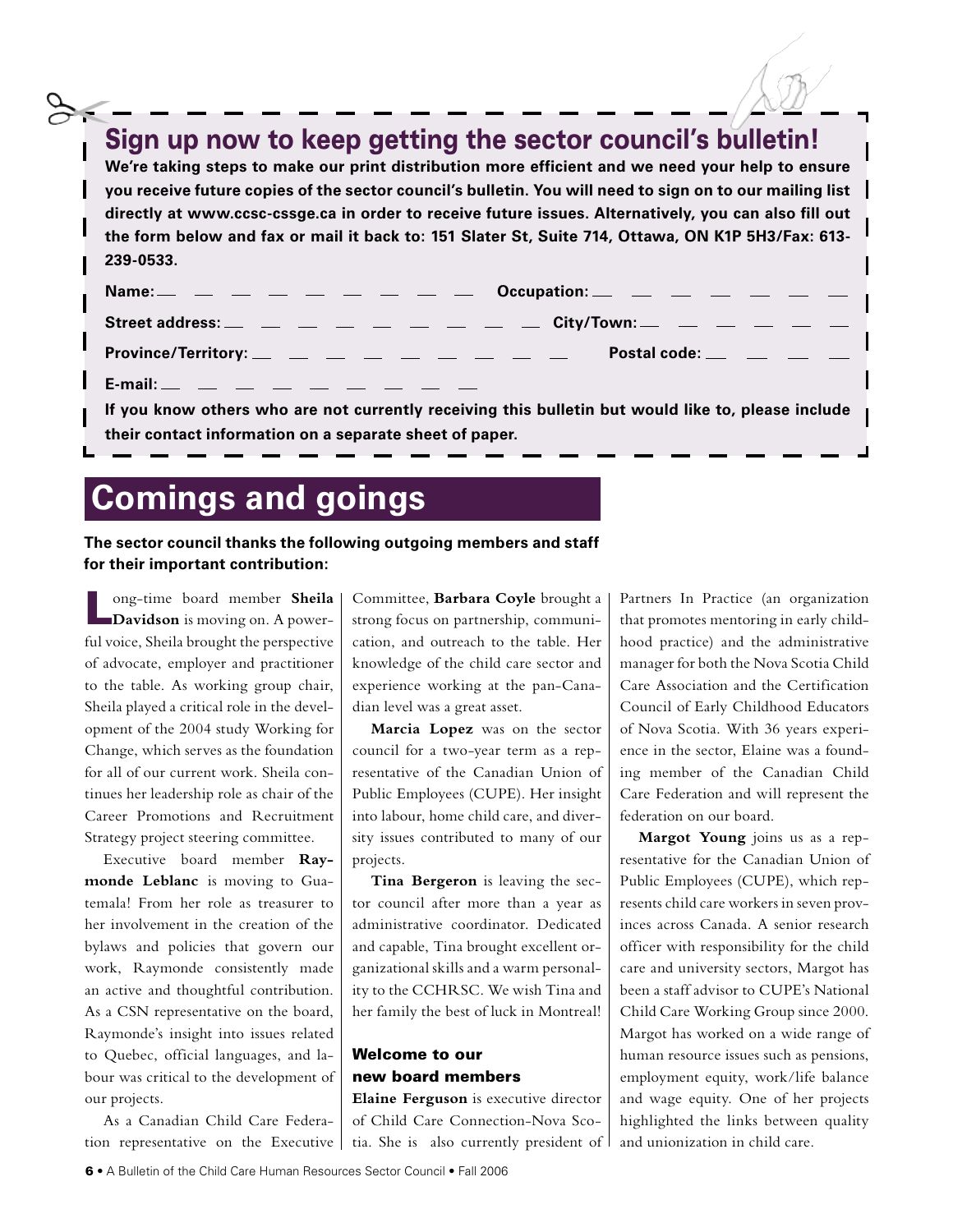# Workforce Profile **Tammy Ball, Bashaw, Alberta**

**In the town of Bashaw, Alberta (population 825), providing quality child care to families means looking for ways to be innovative and flexible.**

As the Early Childhood Manager in the town, Tammy Ball is charged with doing just that. She manages Generations Day Care Centre; Bashaw



and District Preschool (where she is also a facilitator); the town's parent and tot program, Rattles and Rascals; and Pathways to Success, a project that aims to integrate services in the community for children 0 to 12 years of age over the next five years. Eventually, the hope is that services for everyone "from 0 to 99" will be in some way integrated.

It's a challenge to serve the diverse child care needs of rural families.

"Not everyone works nine to five," says Ball. There are farm families, parents who work shifts in the town's hospital, and those who work in the oil patch.

"We're looking into out-of-the-box thinking, for example, considering home child care with qualified staff, or more flexible hours so it could be that the day care is open until 10 p.m. during haying because that's what has to get done."

Ball received an early childhood development diploma from Red Deer College. The move to an administrative job after eight years of working on the floor as a daycare worker, preschool teacher, and special needs aid was hard at first, "but now it's amazing because I have the opportunity to make a real difference."

Ball juggles a number of roles. She spends two days a week at the preschool. The rest of her time is spent planning, supervising staff and families, or meeting with community partners for the Pathways to Success Program. "A lot of my job is to get out into the community and meet people and that's what I'm having the most fun with."

Ball is enthusiastic about the potential to have a positive effect on the lives of families in Bashaw. "I have an amazing opportunity now in my job to help develop services that are responsive to the community and that partner with others. I really believe there is a connection between quality child care and the health of communities."